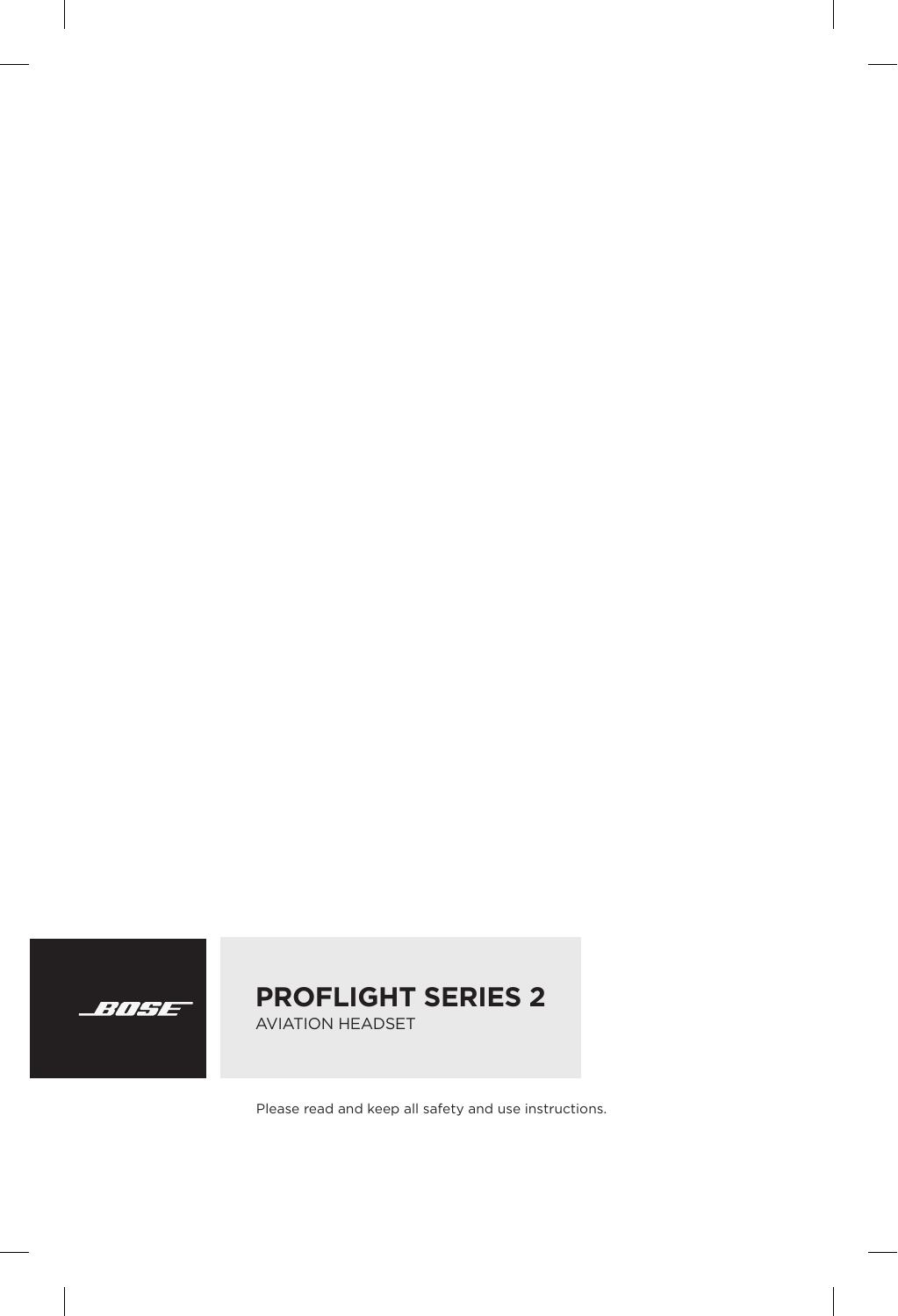



- A. Locate the left  $\mathbb O$  and right  $\mathbb R$  icons on the headband to orient the headset properly.
- B. Rotate the side pads into position.

Insert the AA batteries (2) into the control module.



- A. Place the headset on your head.
- B. Adjust the headband so the side pads rest above your ears.



Insert the aircraft connector into the aircraft control panel.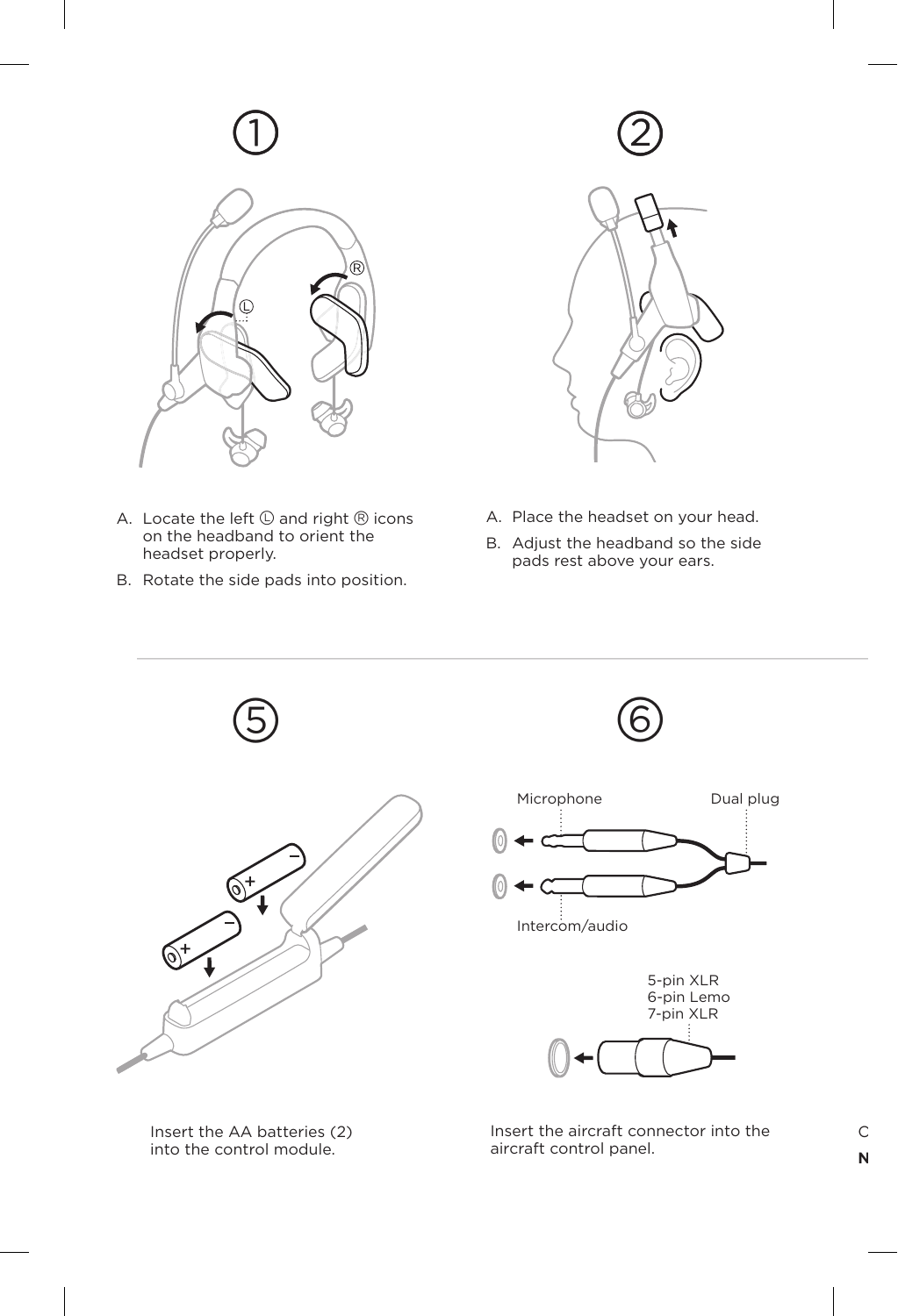





- A. Insert the earbuds.
- B. Tilt the earbuds back, and tuck the wing under the ear ridge until the fit is secure.
- **NOTE:** Medium tips are attached. Refer to the owner's guide for more information on proper fit.





Grasp the microphone base, and adjust the boom so the microphone is 0.5" (12.7 mm) from your lips and the white surface on the base is facing your mouth.





| <b>BLUETOOTH</b>      |  |
|-----------------------|--|
| <b>Bose ProFlight</b> |  |
|                       |  |
|                       |  |
|                       |  |
|                       |  |
|                       |  |
|                       |  |
|                       |  |

On the control module, press the Power button  $\bigcirc$ .

**NOTE:** For Dual plug only. For 5-pin XLR, 6-pin Lemo, and 7-pin XLR, the headset powers on automatically when connected to aircraft power.

Connect your mobile device.

**NOTE:** Applies to *Bluetooth*® headsets only.